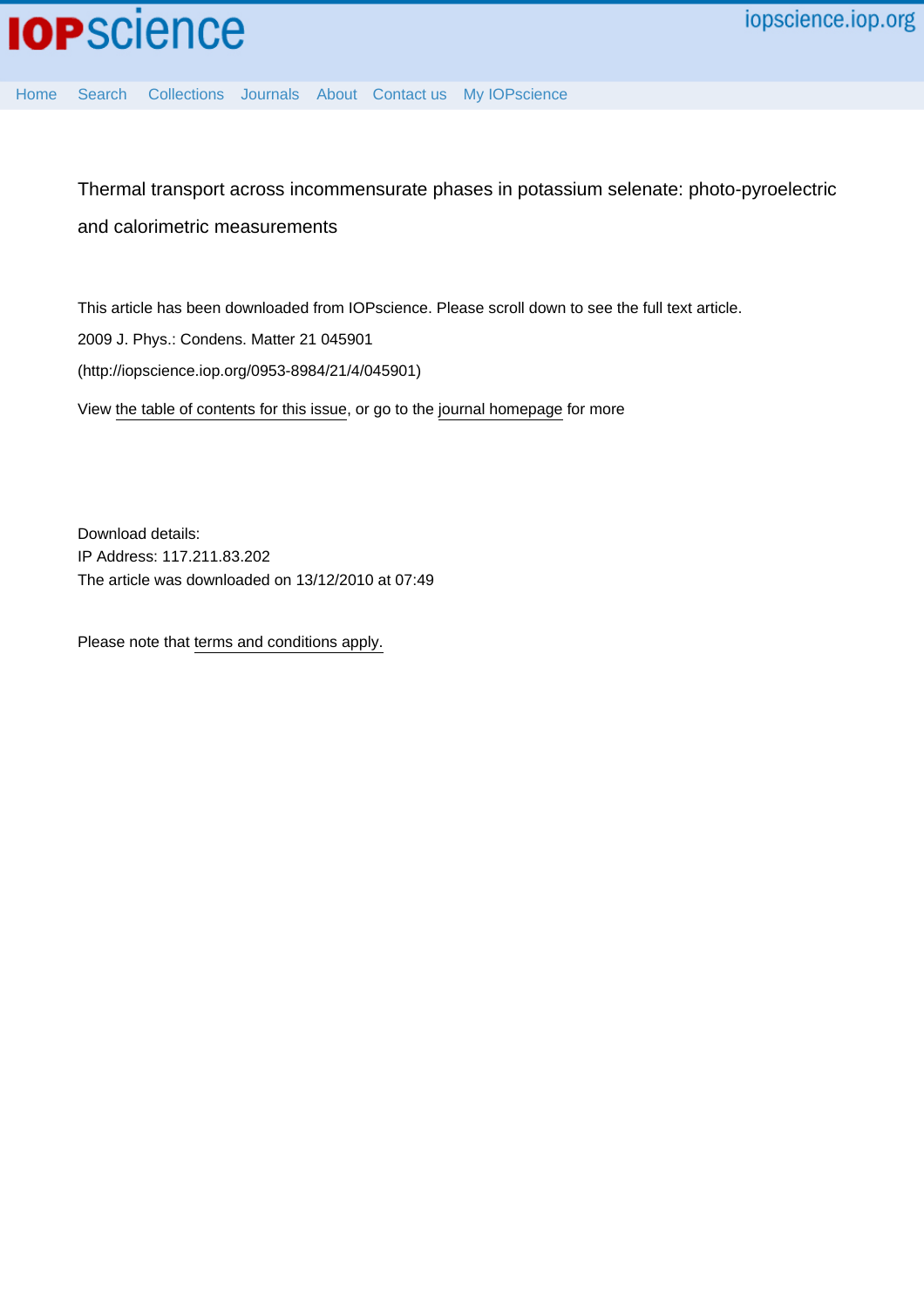J. Phys.: Condens. Matter **21** (2009) 045901 (6pp) [doi:10.1088/0953-8984/21/4/045901](http://dx.doi.org/10.1088/0953-8984/21/4/045901)

# **Thermal transport across incommensurate phases in potassium selenate: photo-pyroelectric and calorimetric measurements**

# **J Philip and M V Manjusha**

Sophisticated Test and Instrumentation Center, Cochin University of Science and Technology, Cochin 682 022, India

E-mail: [jp@cusat.ac.in](mailto:jp@cusat.ac.in)

Received 12 August 2008, in final form 31 October 2008 Published 15 December 2008 Online at [stacks.iop.org/JPhysCM/21/045901](http://stacks.iop.org/JPhysCM/21/045901)

### **Abstract**

The thermal transport properties—thermal diffusivity, thermal conductivity and specific heat capacity—of potassium selenate crystal have been measured through the successive phase transitions, following the photo-pyroelectric thermal wave technique. The variation of thermal conductivity with temperature through the incommensurate (IC) phase of this crystal is measured. The enhancement in thermal conductivity in the IC phase is explained in terms of heat conduction by phase modes, and the maxima in thermal conductivity during transitions is due to enhancement in the phonon mean free path and the corresponding reduction in phonon scattering. The anisotropy in thermal conductivity and its variation with temperature are reported. The variation of the specific heat with temperature through the high temperature structural transition at 745 K is measured, following the differential scanning calorimetric method. By combining the results of photo-pyroelectric thermal wave methods and differential scanning calorimetry, the variation of the specific heat capacity with temperature through all the four phases of  $K_2$ SeO<sub>4</sub> is reported. The results are discussed in terms of phonon mode softening during transitions and phonon scattering by phase modes in the IC phase.

# **1. Introduction**

Since the discovery of ferroelectricity and successive phase transitions in potassium selenate  $(K_2SeO_4)$  single crystals, many experimental and theoretical studies have been carried out by different workers in efforts to understand the mechanisms of these transitions [\[1\]](#page-6-0). With the occurrence of the ferroelectric phase, this material also undergoes an incommensurate phase (IC phase) transition, which is of great interest to condensed matter physicists. Ferroelectric crystals which are known to exhibit IC phase transitions include ammonium fluoroberylate [\[2\]](#page-6-1), potassium selenate [\[3\]](#page-6-2), sodium nitrite [\[4\]](#page-6-3), thiourea [\[5\]](#page-6-4) etc. Potassium selenate, with the chemical formula  $K_2$ SeO<sub>4</sub>, undergoes three successive phase transitions at temperatures  $T_1 = 745$  K,  $T_2 = 129.5$  K and  $T_3 = 93$  K [\[1\]](#page-6-0).

The crystal exhibits hexagonal structure in phase I, with space group  $D_{6h}^4$  ( $P6_3/mmc$ ) [\[6\]](#page-6-5), which changes

to an orthorhombic structure (phase II) with space group  $D_{2h}^{16}$  (*Pnam*) at *T*<sub>1</sub> [\[7\]](#page-6-6). Then, phase II changes into an incommensurate one (phase III) at  $T_2$  [\[3\]](#page-6-2); this is a secondorder phase transition. It undergoes an IC phase transition at *T*3, below which the crystal is commensurate and ferroelectric with a small spontaneous polarization along the *c* direction.

The existence of an IC phase and the transition to the commensurate phase has attracted the attention of many researchers to this crystal as a typical example exhibiting successive phase transitions with a clear IC phase. Many experimental studies such as dielectric measurements [\[1,](#page-6-0) [8\]](#page-6-7), x-ray and neutron diffraction [\[3,](#page-6-2) [9,](#page-6-8) [10\]](#page-6-9), ESR [\[11\]](#page-6-10), Raman and Brillouin scattering [\[12–14\]](#page-6-11), ultrasound velocity, attenuation and dispersion studies [\[15,](#page-6-12) [16\]](#page-6-13) etc have been reported for near *T*<sup>2</sup> and *T*3. The variations in specific heat capacity and thermal expansion of  $K_2$ SeO<sub>4</sub> in the low temperature phase have been reported by earlier workers [\[8,](#page-6-7) [20\]](#page-6-14). Thermal expansion along the *c* axis exhibits a discontinuity at the incommensurate to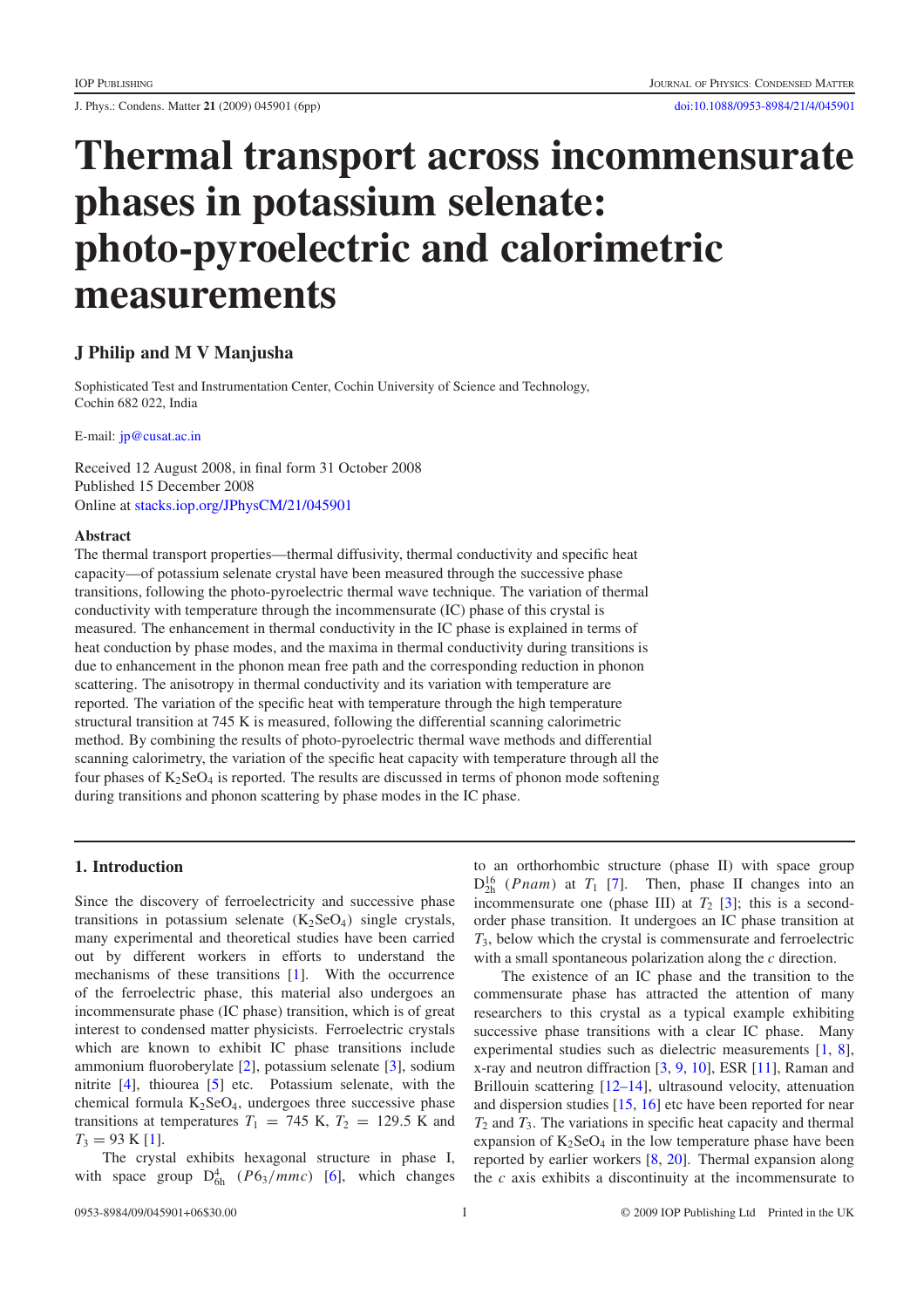commensurate transition. Specific heat measurements show anomalies at  $T_2$  and  $T_3$ , indicating that the transition at  $T_2$ is second order and that the one at  $T_3$  is first order  $[8]$ . In spite of all these measurements reported at temperatures  $T_3$  and *T*2, only very few experimental results have been reported for near  $T_1$  [\[17–20\]](#page-6-15) because of the inherent difficulties involved in carrying out precision experiments at high temperatures. The variation of the specific heat capacity across the structural transition at  $T_1$  has not been reported so far for this material. More experimental data are in fact still required for a better understanding of the high temperature phase of this material.

A dynamic measurement of the thermal conductivity across a transition temperature is rather difficult due to the fact that the sample cannot be kept in a steady state during measurements. Thermal wave measurements based on a photo-thermal effect, such as thermal wave interferometry, the photo-thermal deflection technique, photo-acoustic methods and photo-pyroelectric measurements help us to get over this difficulty. In these techniques one measures the thermal diffusivity, rather than thermal conductivity. Thermal diffusivity measurements do not suffer from heat losses from the sample during measurements and hence are more accurate than a direct measurement of thermal conductivity by the steady state method. With a proper choice of boundary conditions, photo-thermal/photo-acoustic techniques makes a simultaneous measurement of thermal diffusivity and effusivity possible, from which the thermal conductivity and specific heat capacity can be extracted. The photopyroelectric technique has been used earlier to measure the variations of thermal conductivity and heat capacity of a few crystalline solids as they undergo phase transitions with temperature [\[21,](#page-6-16) [22\]](#page-6-17).

In this work we have measured the thermal diffusivity, thermal conductivity and heat capacity of  $K_2SeO_4$  as it goes through the IC phase between 129.5 and 93 K. The anisotropy in thermal conductivity along the three principal directions of this crystal and its variation with temperature are brought out and discussed. Differential scanning calorimetric (DSC) measurements across the high temperature phases have been carried out to determine anomalies in enthalpy during the transition from phase I to phase II, and the calorimetric ratio method adopted to determine the variation of specific heat capacity with temperature across the high temperature transition point  $T_1$ . We have combined the results from photo-pyroelectric and calorimetric measurements to plot the variation of specific heat with temperature through all the four phases of  $K_2$ SeO<sub>4</sub>, and the results are discussed.

# **2. Experimental method**

#### *2.1. Sample preparation*

 $K<sub>2</sub>SeO<sub>4</sub>$  crystals are grown from solution following the well known slow evaporation technique. Selenous acid  $(H_2SeO_3)$ is refluxed to get selenic acid  $(H_2SeO_4)$  using hydrogen peroxide. Then potassium carbonate and selenic acid are taken in stoichiometric proportions to get a solution of potassium

<span id="page-2-0"></span>

**Figure 1.** Block diagram of the experimental set-up used for PPE measurements.

selenate following the chemical reaction

$$
K_2CO_3 + H_2SeO_4 \rightarrow K_2SeO_4 + CO_2 + H_2O.
$$

The solution is kept in a bath for three to four weeks to get good transparent crystals of  $K_2$ SeO<sub>4</sub> of about  $1 \times 1 \times$ 1 cm<sup>3</sup> size. This crystal is isomorphous with  $(NH_4)_2SO_4$  in morphology [\[20\]](#page-6-14). The x-ray powder diffraction pattern of the crystal, recorded for structure confirmation, agrees well with the earlier reported ones [\[3\]](#page-6-2). The crystals are cut with a slow speed diamond wheel saw in such a way that they have faces normal to the [100], [010] and [001] orientations of the crystal, which are designated as *a*, *b* and *c* axes respectively. The samples are carefully polished and made to have thickness of about 0.5 mm for photo-pyroelectric measurements. The density of the sample is measured to be  $0.859$  g cm<sup>-3</sup>. Pieces of the crystal, weighing about 5 mg, are used for scanning calorimetric measurements.

The DSC and TG curves of the sample have been recorded over the entire temperature range of interest and compared with the corresponding curves reported in the literature. No extra peaks in the DSC curve or any other intermediate state in TG curve could be detected for the sample. If any impurity phase at all is present, it can be due to the presence of sulfur. We did plasma emission spectroscopic measurements on the sample to look for the presence of sulfur in the sample, but the result was negative. These results guarantee the phase purity of the sample(s) used for the measurements.

#### *2.2. Photo-pyroelectric thermal wave measurements*

An improved photo-pyroelectric (PPE) technique has been used to determine the thermal properties of single crystals of  $K_2$ SeO<sub>4</sub> [\[21,](#page-6-16) [22\]](#page-6-17). For this measurement the sample thickness should be such that the sample, the pyroelectric detector and the backing material used are thermally thick during the measurement. The sample is illuminated with an intensity-modulated beam of light, which gives rise to periodic temperature variations in the sample via optical absorption. The thermal waves so generated propagate through the sample, and are detected with a pyroelectric detector. A block diagram of the experimental set-up used in the present experiments is shown in figure [1.](#page-2-0)

A 120 mW He–Cd laser of wavelength  $\lambda$  = 442 nm has been used as the optical heating source, and the intensity modulation is accomplished with a mechanical chopper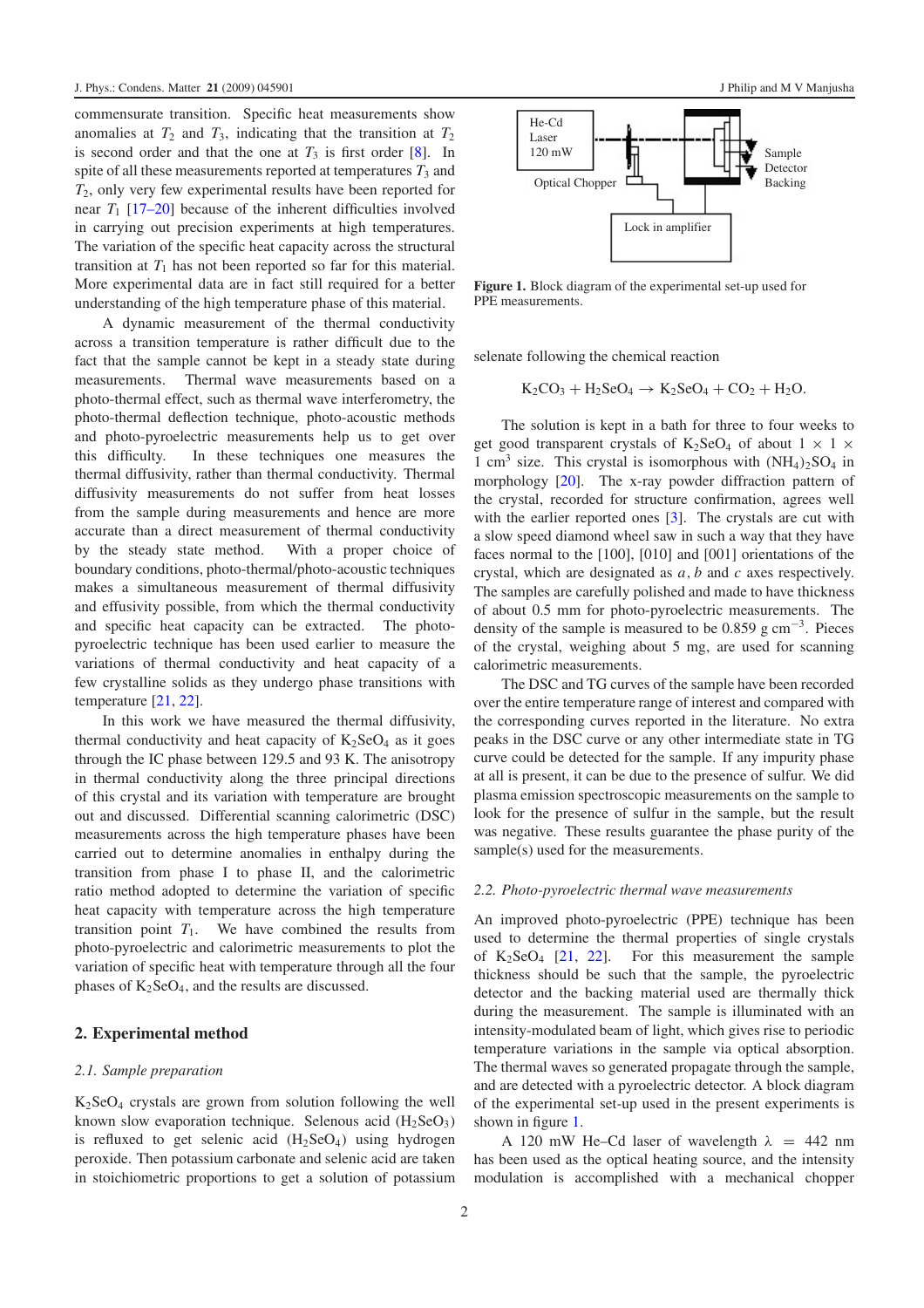<span id="page-3-0"></span>

**Figure 2.** Frequency dependence of the photo-pyroelectric amplitudes along the three principal axes of  $K_2SeO_4$  at room temperature.

(Stanford Research Systems Model SR 540). A PVDF film of thickness 28  $\mu$ m, with Ni–Cr coating on both sides, with a pyroelectric coefficient  $P = 0.30 \times 10^{-8}$  V cm<sup>-1</sup> K<sup>-1</sup>, is used as the pyroelectric detector. The output signal is measured with a dual-phase lock-in amplifier (Stanford Research Systems Model SR 830). Modulation frequency is kept above 30 Hz in all our experiments to ensure that the detector, the sample and the backing medium are all thermally thick during measurements. The thermal thickness of the potassium selenate sample has been verified by plotting the variation in PPE amplitude and phase with modulation frequency at room temperature. Since the optical absorption in potassium selenate is low, a very thin coating of carbon black is carefully provided on the face of the sample under illumination to enhance optical absorption and consequent thermal wave generation.

Measurement of the PPE signal phase and amplitude enables one to determine the thermal diffusivity  $(\alpha)$  and thermal effusivity (*e*) respectively. The principle of this method and experimental procedures are described in detail elsewhere [\[21\]](#page-6-16). From the measured values of  $\alpha$  and  $e$ , the thermal conductivity  $k$  and specific heat capacity  $c_p$  of the sample are determined, knowing the density  $(\rho)$ , using the following relations [\[21\]](#page-6-16):

$$
k = e(\alpha)^{1/2} \tag{1}
$$

$$
c_p = e/(\rho(\alpha)^{1/2}).\tag{2}
$$

The calibration of the experimental set-up has been done with known samples prior to carrying out measurements on K2SeO4. In photo-pyroelectric measurements, one measures the amplitude and phase of the pyroelectric detector output with the lock-in amplifier. These parameters are measured as a function of the modulation frequency to extract the thermal diffusivity and effusivity values of the sample. The sample temperature was kept constant during measurements, allowing sufficient time for the sample to reach thermal equilibrium.

<span id="page-3-1"></span>

**Figure 3.** Frequency dependence of the photo-pyroelectric phases along the three principal axes of  $K_2$ SeO<sub>4</sub> at room temperature.

These measurements have been done at temperatures between 85 and 300 K at temperature intervals of 2 K normally, and at intervals of 1 K at temperatures in the vicinity of the two transition points. First, measurements were done with the sample cut with faces normal to the *c* axis. At each measurement temperature, the sample was kept at a constant temperature during the measurement. From the frequency dependence of the pyroelectric amplitudes and phases, the thermal diffusivity and effusivity of the sample were determined at each temperature. These measurements were repeated for samples cut with faces normal to *a* as well as *b* axes.

## *2.3. Differential scanning calorimetric measurements*

The DSC curve of the sample was plotted from 85 to 775 K with a Mettler Toledo DSC  $822<sup>e</sup>$  at a heating rate of 10 ◦C min<sup>−</sup>1. In view of the fact that the low temperature transitions in  $K_2$ SeO<sub>4</sub> are weak, the variations in specific heat are comparatively small. It is difficult to measure such small variations with enough sensitivity following the DSC technique. In the high temperature region, the variation of specific heat with temperature has been determined by the ratio method with alumina used as the reference sample. This method results in specific heat capacity values with accuracies better than  $\pm 2.5\%$ .

# **3. Results and discussion**

The variations in PPE signal amplitude and phase measured as a function of modulation frequency for a  $K_2$ SeO<sub>4</sub> sample, measured along the three principal directions at room temperature, are shown in figures [2](#page-3-0) and [3](#page-3-1) respectively. Values of the thermal diffusivity and effusivity along the *c* axis, obtained from the PPE amplitude and phase values at each temperature, are plotted in figure [4.](#page-4-0) From the diffusivity and effusivity values, the corresponding values of the thermal conductivity and specific heat capacity have been computed,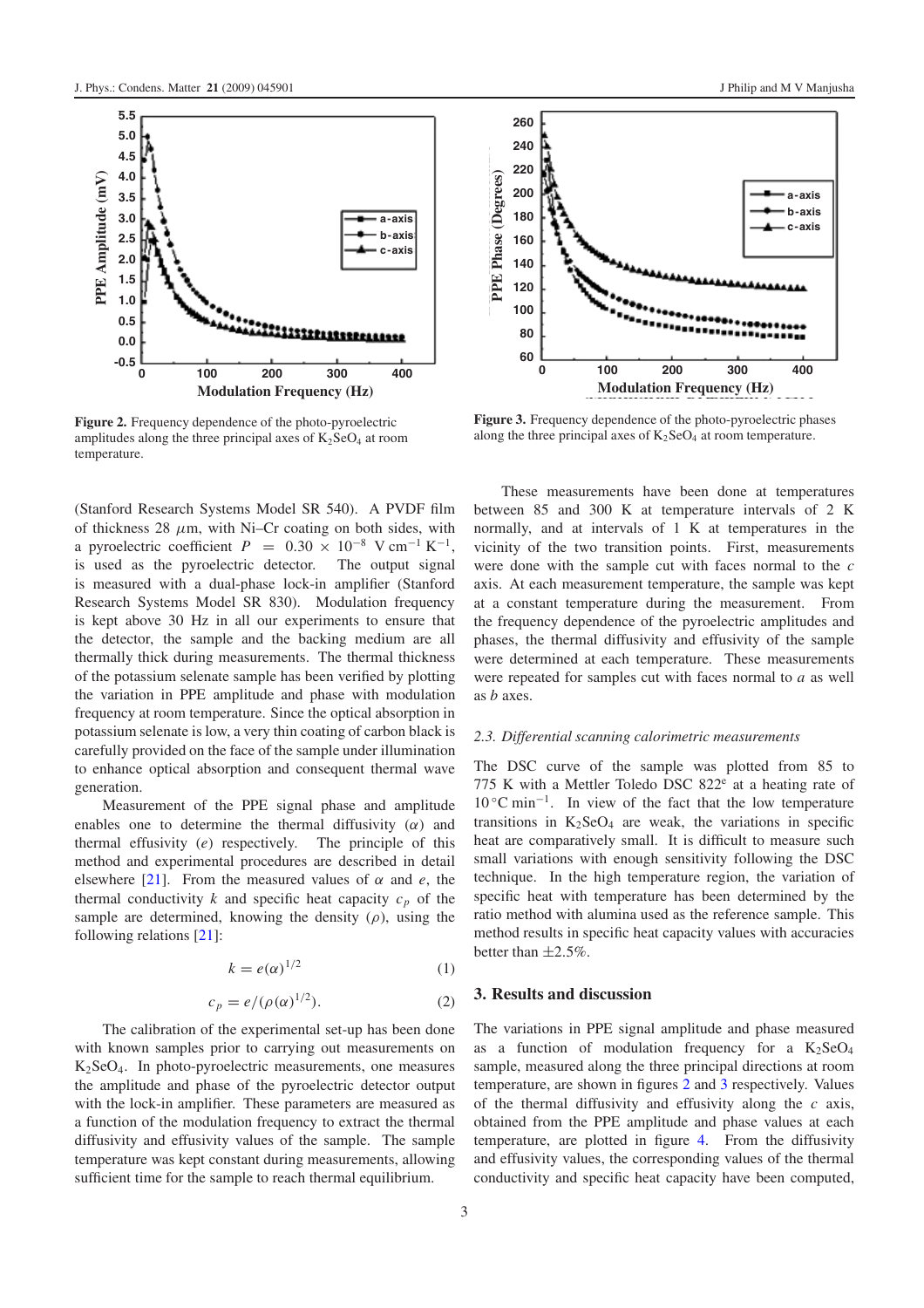<span id="page-4-0"></span>

<span id="page-4-2"></span>**Figure 4.** Variation of the thermal diffusivity and thermal effusivity along the  $c$  axis of  $K_2$ SeO<sub>4</sub>.

**Table 1.** Thermal conductivity (in units of W cm<sup>-1</sup> K<sup>-1</sup>) along the three principal axes of  $K_2$ SeO<sub>4</sub> at different temperatures.

|                           | Thermal conductivity               |                                    |                                    |
|---------------------------|------------------------------------|------------------------------------|------------------------------------|
| Temperature $(K)$         | a axis                             | <i>h</i> axis                      | $c$ axis                           |
| 302<br>(Room temperature) | $4.21 \pm 0.01$                    | $4.22 \pm 0.01$                    | $4.41 \pm 0.01$                    |
| 127<br>93                 | $4.86 \pm 0.01$<br>$4.79 \pm 0.01$ | $4.88 \pm 0.01$<br>$4.78 \pm 0.01$ | $5.10 \pm 0.01$<br>$4.80 \pm 0.01$ |

and these are plotted in figure [5.](#page-4-1) Since the values of the above thermal parameters for the *a* and *b* axes are not very different from the corresponding values obtained for the *c* axis, they are not reproduced here. The numerical values of the thermal conductivity of  $K_2$ SeO<sub>4</sub> along the three symmetry axes at room temperature, as well as at 93 and 129.5 K, are tabulated in table [1.](#page-4-2) From this table one can estimate the anisotropy in thermal conductivity for potassium selenate at room temperature as well as at the two transition temperatures below room temperature. One can see that the thermal conductivity along the *c* axis, which is the direction of spontaneous polarization for this crystal, is slightly more than that along *a* or *b* axis at all temperatures. The anisotropy in thermal conductivity, in general, is small and decreases as the temperature is lowered. The thermal conductivity ellipsoids for all the three axes have been drawn with the corresponding thermal conductivity values at the two low temperature transitions as well as at room temperature to demonstrate the extent of the thermal conductivity anisotropy in this crystal. Since these ellipsoids are just circles without any anomalies, they are not reproduced here.

The variations in thermal diffusivity  $(\alpha)$ , effusivity  $(e)$ , thermal conductivity  $(k)$  and specific heat capacity  $(c_p)$  with temperature along the *c* axis of  $K_2$ SeO<sub>[4](#page-4-0)</sub>, shown in figures 4 and [5,](#page-4-1) clearly indicate that the above thermal properties undergo anomalous variation during phase transitions at 93 and 129.5 K. Figure [5](#page-4-1) clearly shows that the thermal conductivity and heat capacity exhibit maxima at the phase transition temperatures 93 and 129.5 K. Moreover, it can be seen that

<span id="page-4-1"></span>

**Figure 5.** Variation of the thermal conductivity along the *c* axis and specific heat capacity of  $K_2$ SeO<sub>4</sub>.

there is an overall enhancement in thermal conductivity in the IC phase of  $K_2$ SeO<sub>4</sub> between 93 and 129.5 K. The maxima in thermal conductivity at the phase transition temperatures can be explained in terms of the increase in phonon mean free path or decrease in phonon–phonon and phonon–defect collision rates. Again, the anomalous variation in specific heat capacity is due to softening of phonon modes and the corresponding enhanced contribution of phonon modes to the specific heat capacity.

The IC phase in  $K_2$ SeO<sub>4</sub> has been observed experimentally as satellite peaks in the x-ray and neutron diffraction patterns  $[3]$ . In the IC phase of  $K_2$ SeO<sub>4</sub> at temperatures close to  $T_2$ , the incommensurate modulation wave is pure harmonic. But as the temperature approaches  $T_3$ , nonlinear phase modes, which are equally spaced commensurate constant phase domains separated by narrow phase varying regions called phase solitons, emerge. The presence of these modulation waves or phase solitons can influence heat conduction in ferroelectric crystals in two different ways, as outlined below.

The general expression for thermal conductivity *k* in an insulating crystal is given by

$$
k = (1/3)Cvl,
$$
\n(3)

where  $C$ ,  $v$  and  $l$  denote the phonon specific heat, the phonon group velocity and the phonon mean free path respectively. The phase solitons can affect the mean free path of thermal phonons via scattering and hence can cause anomalous variation of thermal conductivity in the IC phase. Another possibility is that the modulation waves themselves can act as heat carriers, resulting in an enhancement in thermal conductivity. Whether the thermal conductivity increases or decreases during an IC phase transition depends on which factor dominates in the process. One can isolate thermal conductivity enhancement in the IC phase by computing the value of  $(k - k_{bg})$  where *k* is the total thermal conductivity and  $k_{bg}$  is the background thermal conductivity in the absence of the occurrence of IC modulation. In general, for an insulating crystal,  $k_{bg}$  follows an inverse  $T$  behavior.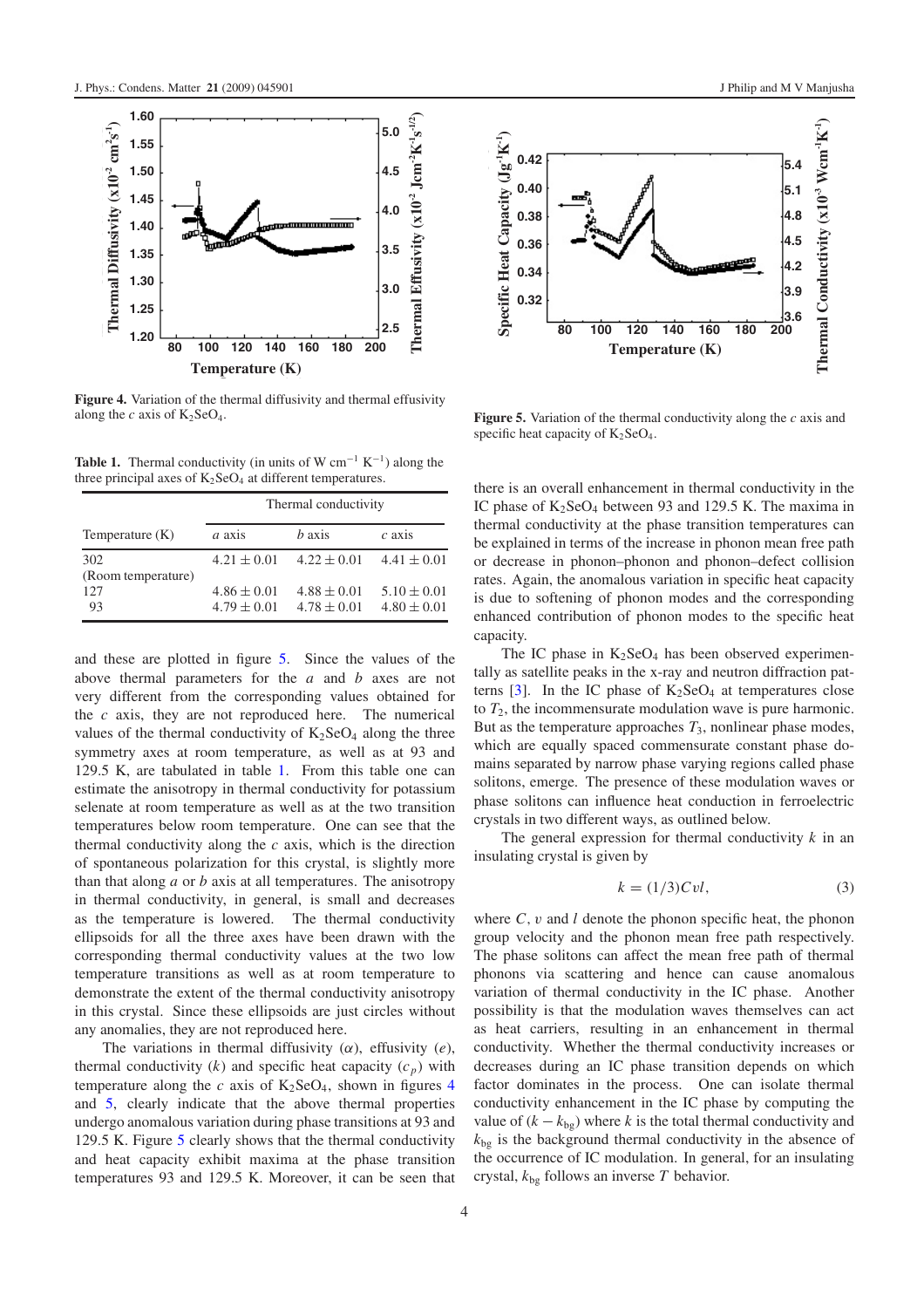The theory of heat conduction in a ferroelectric crystal with a two-component order parameter has been developed by Levanyuk and co-workers [\[23\]](#page-6-18). The theory considers heat conduction along the modulation axis of a system that undergoes IC phase transition. According to this, the thermal conductivity due to phase solitons is given by

<span id="page-5-1"></span><span id="page-5-0"></span>
$$
k = k_{\text{bg}} + (c_0^2 T \rho^2 / \gamma)
$$
 (4)

where  $c_0$  and  $\gamma$  are constants, *T* is the temperature and  $\rho$  is the magnitude of the order parameter.

One can see that the phase solitons enhance the thermal conductivity  $K_2$ SeO<sub>4</sub> in the IC phase. It has also been shown that the enhancement in thermal conductivity is related to the excess specific heat *c*<sup>e</sup> due to order parameter fluctuation as

$$
\frac{\partial (k - k_{\text{bg}})}{\partial T} \approx c_{\text{e}}.\tag{5}
$$

This explains the enhancement in specific heat in the modulation phase of the crystal. Even without the effects expressed in equations [\(4\)](#page-5-0) and [\(5\)](#page-5-1), the modulation waves can cause anomalies in  $k - k_{bg}$  by strongly scattering the heat carrying phonons.

In the IC phase between 93 and 129.5 K, one can note that the background thermal conductivity and the specific heat decrease gradually as the temperature increases. This variation of thermal conductivity is normal for a solid, but the variation of the specific heat is just opposite to the normal behavior for solids. This can be attributed to the increase in the heat capacity of the modulation waves with decrease in temperature. As the system approaches the low temperature commensurate phase, it becomes more and more ordered, resulting in a decrease in entropy or increase in heat capacity. The modulation waves are so strong in the IC phase that the contribution of modulation waves to the overall heat capacity of the system is much more than the contribution of normal phonon modes to heat capacity. This results in an overall increase in heat capacity as the temperature decreases in the IC phase.

The DSC curve during the heating cycle shows a clear peak occurring at 745 K, indicating that the phase transition at this temperature is endothermic. The variation of specific heat capacity with temperature up to a temperature well above 745 K has been determined by the DSC ratio method. These results have been combined with the results shown in figure [5](#page-4-1) to plot the variation of heat capacity with temperature encompassing all the four phases of  $K_2SeO_4$ . This is shown in figure [6.](#page-5-2) To the best of our knowledge, this is the first time the variation of the specific heat of  $K_2$ SeO<sub>4</sub> through all the three transition temperatures  $T_1$ ,  $T_2$  and  $T_3$  (and through all the four phases) has been plotted. The anomalous variation in heat capacity during transitions can be understood as due to softening of the phonon modes and the corresponding enhanced contribution of phonon modes to the specific heat capacity of the system.

In order to estimate the quantity of excess heat capacity due to the structural phase transition at 745 K, the contribution of the normal heat capacity must be subtracted from the measured molar heat capacity. The background lattice heat

<span id="page-5-2"></span>

**Figure 6.** Variation of the specific heat capacity with temperature through all the four phases of  $K_2$ SeO<sub>4</sub>. The inset shows the variation close to the high temperature transition point.

capacity was approximated by a third-order polynomial. The excess of the molar heat capacity  $\Delta C_p$  was plotted against  $T - T_c$  and it is found to have a shape typical for a continuous phase transition. At  $T = T_c$ ,  $\Delta C_p$  is found to be 0.112  $\pm$ 0.003 J K<sup>-1</sup> mol<sup>-1</sup>. The specific heat critical exponent  $\alpha$  was obtained from the slope of  $log(\Delta C_p)$  versus  $log(T - T_c)$ . The value of  $\alpha$  is found to be  $-0.0853 \pm 0.0002$ , which is close to zero. This value of the critical exponent  $\alpha$  is typical for a mean field model of a phase transition [\[24\]](#page-6-19). The Landau theory gives a simple relation between the excess entropy and the order parameter  $P_s$  (spontaneous polarization): given by

$$
\Delta S(T) = -(1/2)[A_0 P_s^2].
$$
 (6)

One can acquire more information about the nature of the phase transition from the excess entropy  $\Delta S$ . The most direct way to determine  $\Delta S$  is from the measurement of the excess beat capacity as a function of temperature:

$$
\Delta S(T) = \int_{T_0}^{T} \frac{\Delta C_p}{T} dT.
$$
 (7)

The transition entropy has been calculated from the above equation, and is obtained as  $\Delta S = 0.49 \pm 0.03 \text{ J K}^{-1} \text{ mol}^{-1}$ . This is typical of a structural phase transition. However, this is much smaller than the transition entropy predicted by the order–disorder model in the mean field theory. Other mechanisms such as tunneling may have to be taken into account to reduce this discrepancy with experiment.

#### **Acknowledgments**

The authors thank the Sophisticated Analytical Instrument Facility, Cochin, for help with TG/DSC and XRD measurements. One of the authors (MVM) thanks Cochin University of Science and Technology for a fellowship.